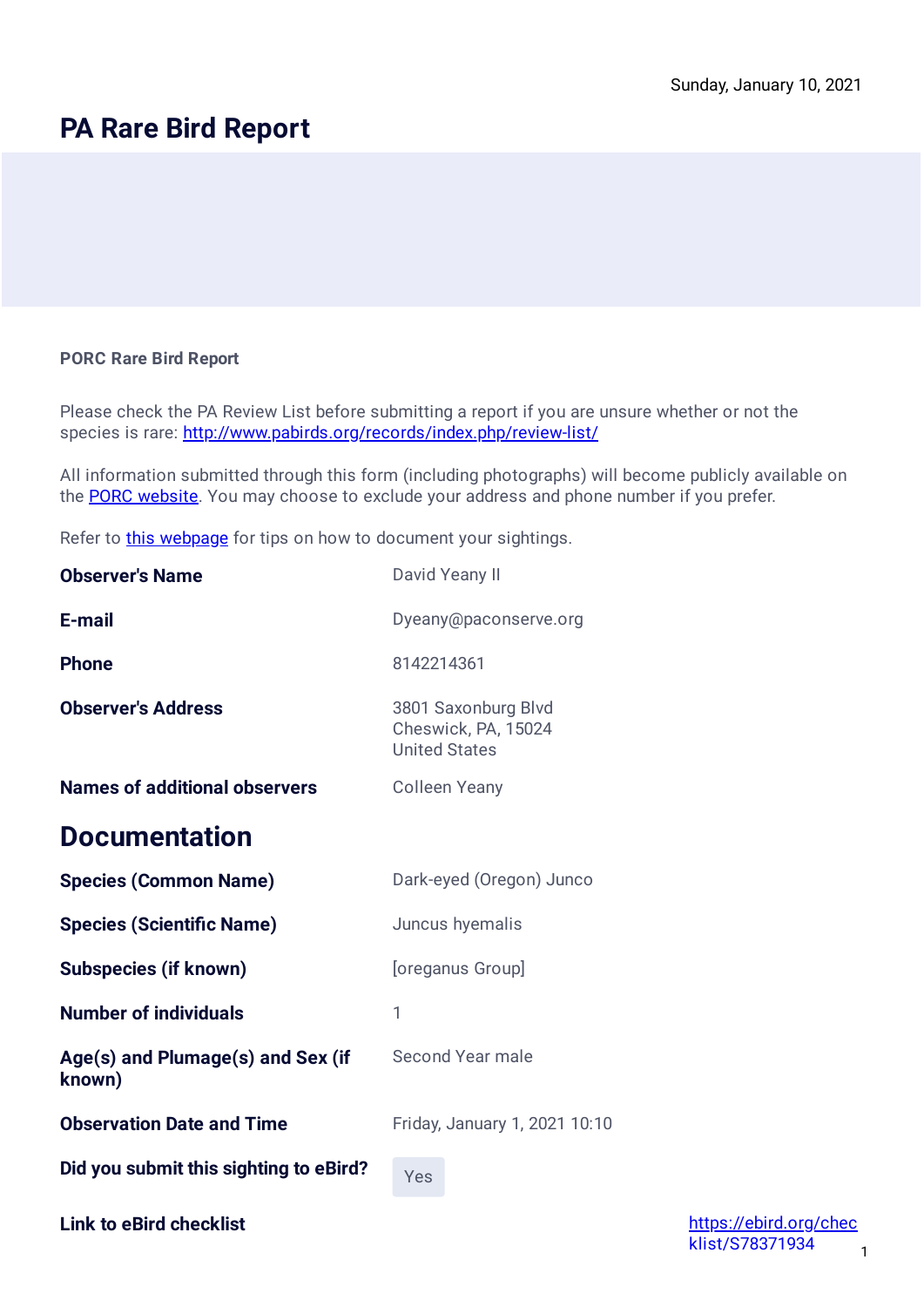| <b>County</b>                                                                 | Allegheny                                                                                                                                                                                                                  |
|-------------------------------------------------------------------------------|----------------------------------------------------------------------------------------------------------------------------------------------------------------------------------------------------------------------------|
| Location (City, Borough, Township)                                            | Indiana Township                                                                                                                                                                                                           |
| Exact Site (E.g. Name of park, lake,<br>road)                                 | 3801 Saxonburg Blvd                                                                                                                                                                                                        |
| <b>GPS coordinates of sighting</b>                                            | 40.5858494, -79.8814366                                                                                                                                                                                                    |
| <b>Habitat</b>                                                                | Suburban hardwood forest and yard with feeders                                                                                                                                                                             |
| <b>Distance to bird</b>                                                       | 15m                                                                                                                                                                                                                        |
| <b>Viewing conditions</b>                                                     | Overcast                                                                                                                                                                                                                   |
| <b>Optical equipment used</b>                                                 | Zeiss Conquest HD 8x42 binocular                                                                                                                                                                                           |
| <b>Description</b>                                                            | Dark-eyed Junco with dark hood contrasting with brown<br>back and brownish pink flanks. This bird has good contrast<br>compared to Cassiar Junco (J.h. cismontanus). Per Bob<br>Mulvihill age and sex is second year male. |
| <b>Behavior (be as detailed as possible</b><br>about what the bird was doing) | Feeding on sunflower seeds on ground below feeders.                                                                                                                                                                        |
| <b>Separation from similar species (How</b><br>you eliminated others)         | High contrast between dark charcoal gray hood and brown<br>back combined with pinkish flanks separate this from<br>nominate J. h. hyemalis. High contrast separates from<br>Cassiar group.                                 |
| Are you positive of your identification<br>? (Why or why not)                 | Yes                                                                                                                                                                                                                        |
| <b>References Consulted</b>                                                   |                                                                                                                                                                                                                            |
| <b>During</b>                                                                 | Sibley Guide to Birds of North Ameica                                                                                                                                                                                      |
| <b>After</b>                                                                  | Sparrows of the United States and Canada: The<br>Photographic Guide                                                                                                                                                        |
| <b>Uploads</b>                                                                |                                                                                                                                                                                                                            |
| Supporting evidence (check all that<br>apply)                                 | Photograph                                                                                                                                                                                                                 |